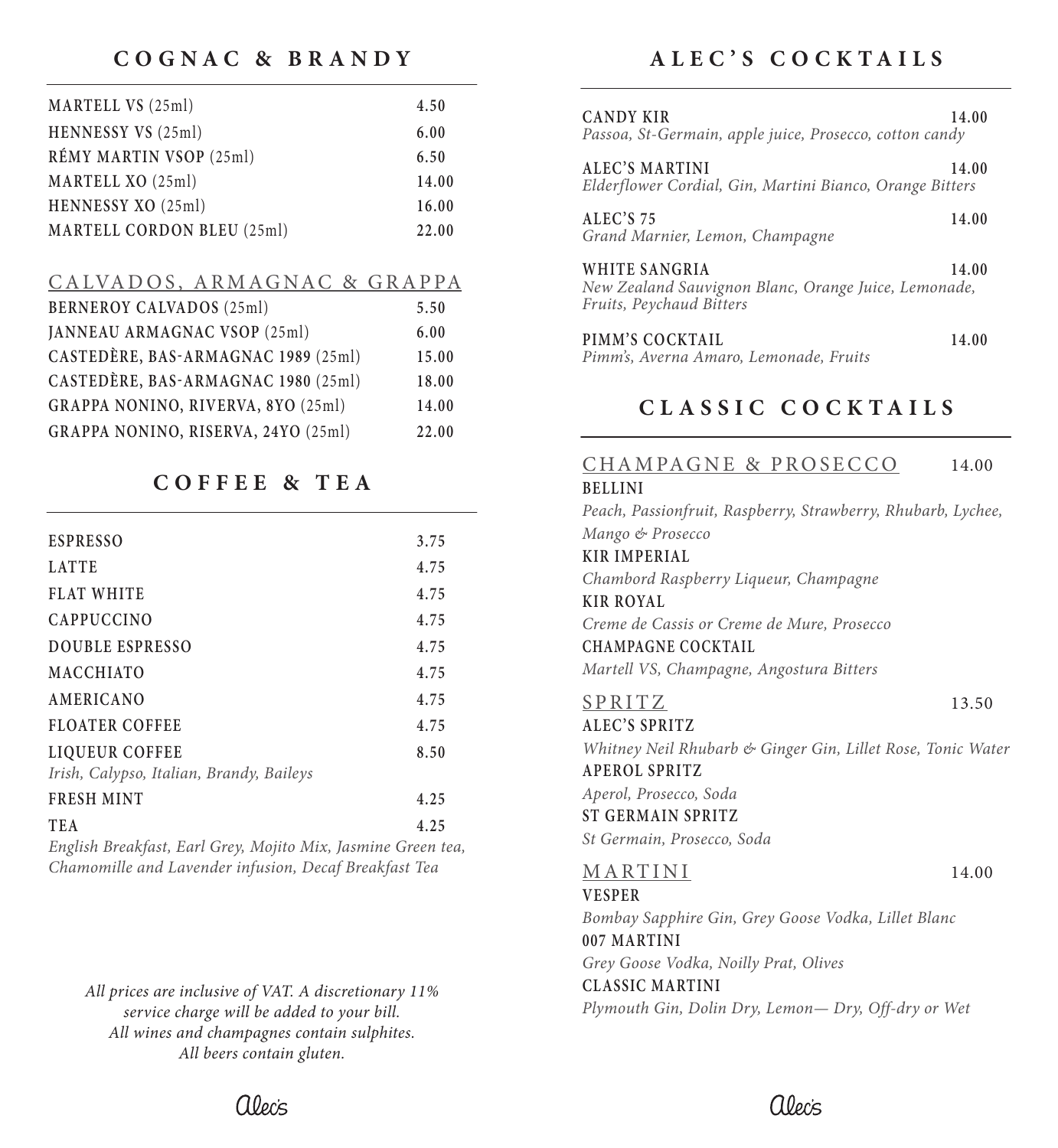## **CL ASSIC COCKTAILS** *Continued...*

| <b>VODKA</b>     | 13.50 |
|------------------|-------|
| PORNSTAR MARTINI |       |

*Absolut vanilla vodka, Passion Fruit, Passoa, Prosecco* **ESPRESSO MARTINI**

*Smirnoff Vodka, Khalua, Espresso*

**SWEET LYCHEE MARTINI** *Smirnoff Vodka, Lychee liquor, Lychee puree*

**COSMOPOLITAN** *Smirnoff Vodka, Cointreau, Cranberry juice*

**BLOODY MARY** *Smirnoff, Tio Pepe, Tomato juice, Tabasco, Worcester sauce* **KURANT SPRITZ**

*Absolut Kurant, Fresh lemon juice, Mint, Lemonade*

#### $\overline{GIN}$  13.50 **NEGRONI**

*Beefeater Gin, PunteMes & Martini Rosso, Campari*  **SOUTHSIDE**

*Beefeater Gin, Lemon, Mint* **STRAWBERRY TOM COLLINS**

*Bombay Sapphire gin, Strawberry, Lime, Vermouth, Soda*

#### TEQUILA 13.50

**MARGARITA** *Jose Cuervo Especial, Cointreau, Lime, Agave syrup* **PALOMA** *Patrón Silver, Lime, Pink grapefruit juice, Soda*

#### RUM 14.00

**MOJITO** *Bacardi, Lime, Mint, Sugar, Soda*

**FRUIT DAIQUIRI** *Barcardi, Lime, Strawberry or Passion fruit or Raspberry*  **CAIPIRINHA** *Cachaca Santiba, Lime, Sugar*

**CUBA LIBRE** *Havana 3yo, Coca-cola, Fresh Lime*

SOUR *Egg white (optional)* 13.50 **AMARETTO SOUR** *Disaronno, Lemon Juice, Orange Bitters* **WHISKY SOUR** *Jim Beam, Lime, Angostura Bitters* **PISCO SOUR** *Pisco, Lime, Lemon, Peychaud Bitters*

# **NON-ALCOHOLIC WINE**

| RIESLING EINS ZWEI ZERO (175ml)  | 6.00/24.00 |
|----------------------------------|------------|
| RIESLING SPARKLING EINSZWEI ZERO | 7.00/26.00 |

# **NON-ALCOHOLIC SPIRIT**

| LYRE'S AMARETTI (25ml)        | 4.00 |
|-------------------------------|------|
| LYRE'S COFFEE LIQUEUR (25ml)  | 4.00 |
| LYRE'S AMERICAN MALT (25ml)   | 4.00 |
| LYRE'S LONDON DRY (25ml)      | 4.00 |
| LYRE'S APERITIVO ROSSO (25ml) | 4.00 |
| LYRE'S SPICED CANE (25ml)     | 4.00 |
| LYRE'S ITALIAN ORANGE (25ml)  | 4.00 |
| LYRE'S ITALIAN SPRITZ (25ml)  | 4.00 |

# **SOFT DRINKS**

| SODA WATER (200ml)                                         | 3.75 |
|------------------------------------------------------------|------|
| $COCA-COLA (200ml)$                                        | 4.00 |
| DIET COCA COLA (200ml)                                     | 4.00 |
| LEMONADE (200ml)                                           | 4.00 |
| FEVER TREE TONIC (200ml)                                   | 4.50 |
| Tonic water, Light tonic water, Mediterranean, Elderflower |      |
| GINGER ALE (200ml)                                         | 4.50 |
| GINGER BEER (200ml)                                        | 4.50 |
| TOMATO JUICE (200ml)                                       | 4.50 |
| <b>FRUIT JUICE</b>                                         | 4.50 |
| Orange, Apple, Pineapple, Cranberry, Pink grapefruit       |      |
| LUSCOMBE ELDERFLOWER BUBBLY (270ml)                        | 4.50 |
| LUSCOMBE RASPBERRY CRUSH (270ml)                           | 4.50 |
| FENTIMANS ROSE PINK LEMONADE (275ml)                       | 4.50 |
| STILL WATER (750ml)                                        | 5.00 |
| <b>SPARKLING WATER (750ml)</b>                             | 5.00 |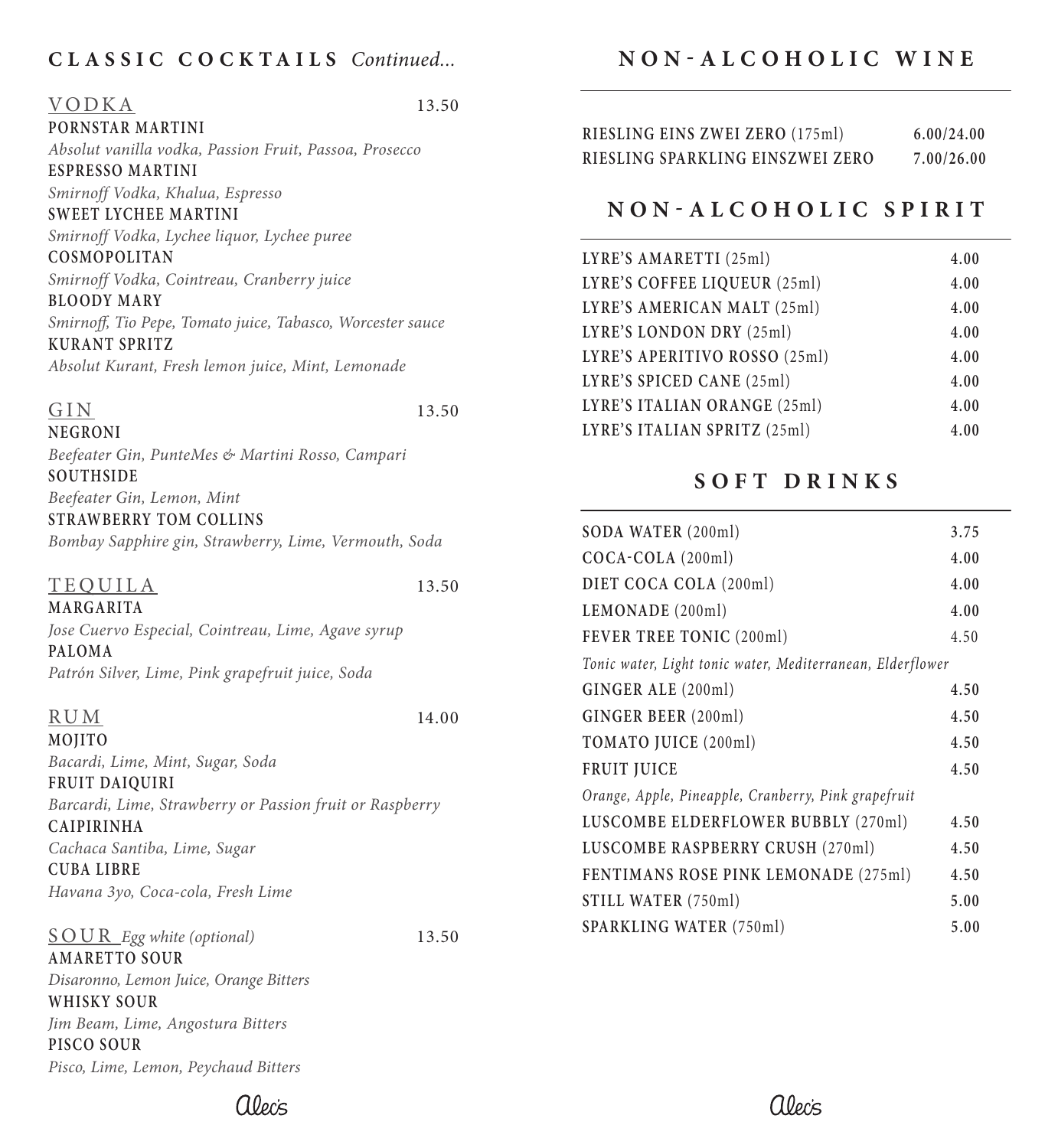# **SPIRITS** *Continued...*

## RUM

| CAPTAIN MORGAN WHITE (25ml)     | 4.00  |
|---------------------------------|-------|
| BACARDI (25ml)                  | 4.50  |
| CAPTAIN MORGAN DARK (25ml)      | 4.50  |
| CAPTAIN MORGAN SPICED (25ml)    | 4.50  |
| MALIBU (25ml)                   | 4.50  |
| HAVANA CLUB 3 YEAR OLD (25ml)   | 5.50  |
| <b>KRAKEN SPICED RUM (25ml)</b> | 6.00  |
| PEAKY BLINDER SPICED RUM (25ml) | 6.00  |
| HAVANA CLUB 7 YEAR OLD (25ml)   | 7.00  |
| $DON$ PAPA $(25ml)$             | 8.00  |
| RON ABUELO 12 YEAR OLD (25ml)   | 8.00  |
| RON ZACAPA 23 YEAR OLD (25ml)   | 15.00 |
| OTHERS                          |       |
| ARCHERS (25ml)                  | 4.50  |
| PIMMS(25ml)                     | 4.50  |
| PASSOA (25ml)                   | 4.50  |
| ITALICUS (25ml)                 | 4.50  |

# **SHERRY'S & AMARO**

**ST GERMAIN** (25ml) **4.50**

| SHERRY'S (50ml)             |      |
|-----------------------------|------|
| <b>HARVEY BRISTOL CREAM</b> | 3.50 |
| <b>TIO PEPE</b>             | 4.00 |
| AVERNA AMARO (25ml)         | 4.00 |
| NONINO AMARO (25ml)         | 5.00 |

# **LIQUEURS**

| TIA MARIA (35ml)              | 4.50 |
|-------------------------------|------|
| LIMONCELLO (35ml)             | 4.50 |
| COINTREAU (35ml)              | 4.50 |
| BAILEYS (35ml)                | 4.50 |
| KAHLUA (35ml)                 | 4.50 |
| SAMBUCA WHITE OR BLACK (35ml) | 5.00 |
| AMARETTO DISARONNO (35ml)     | 5.00 |
| FRANGELICO (35ml)             | 5.00 |
| KUMMEL (35ml)                 | 6.00 |
| <b>GRAND MARNIER (35ml)</b>   | 6.00 |
| DRAMBUIE (35ml)               | 6.00 |

# **CL ASSIC COCKTAILS** *Continued...*

| <b>BOURBON &amp; RYE</b>                              | 13.50 |
|-------------------------------------------------------|-------|
| <b>OLD FASHIONED</b>                                  |       |
| Jim Beam, Angostura bitters                           |       |
| <b>SWEET MANHATTAN</b>                                |       |
| Sazerac Rye, Cocchi vermouth amaro, Angostura bitters |       |
| <b>BOULEVARDIER</b>                                   |       |
| Woodford Reserve, PunteMes & Dubonnet, Campari        |       |
|                                                       |       |

# **NON-ALCOHOLIC COCKTAILS**

| <b>BELLINI 0%</b>                                            | 12.00 |
|--------------------------------------------------------------|-------|
| Sparkling Riesling Eins Zwei Zero, peach or strawberry       |       |
| <b>APEROL FREE</b>                                           | 12.00 |
| Lyre's Italian Spritz, Sparkling 0% Riesling, Soda           |       |
| <b>ANNABEL</b>                                               | 12.00 |
| Blend of juices and fresh fruits and Aperitif Rosso          |       |
| PASSIONSTAR MARTINI                                          | 12.00 |
| Lyre's London Dry, Passion fruit, Vanilla, Alcohol Free Fizz |       |
| <b>ABSTINENT FASHIONED</b>                                   | 12.00 |
| Lyre's American Malt, Maple syrup                            |       |
| <b>SOBER &amp; SOUR</b>                                      | 12.00 |
| Lyre's Amaretto, Pistachio, Lemon & egg white                |       |
| <b>BREW MARTINI</b>                                          | 12.00 |
| Lyre's Coffee Liqueur, vanilla syrup & espresso              |       |
| <b>LYRE'S NEGRONI</b>                                        | 12.00 |
| London Dry Spirit, Aperitif Rosso, Italian Orange            |       |
| LYRE'S MOJITO                                                | 12.00 |
| Lyre's Spiced Cane Spirit, Lime, Mint, Soda                  |       |
| <b>LYRE'S DAIQUIRI</b>                                       | 12.00 |
| Lyre's Spiced Cane, Lime, Strawberry or Passion fruit or     |       |
| Raspberry or Kiwi                                            |       |
| <b>SANGRIA 0%</b>                                            | 12.00 |
| Riesling Eins Zwei Zero, Lemonade, fresh fruits              |       |

# **APÉRITIFS**

| PERNOD (25ml)                | 3.50 |
|------------------------------|------|
| CAMPARI (25ml)               | 3.50 |
| <b>MARTINI BIANCO (50ml)</b> | 4.50 |
| DOLIN BLANC (50ml)           | 5.00 |
| <b>MARTINI DRY (50ml)</b>    | 5.00 |
| <b>NOILLY PRAT (50ml)</b>    | 5.00 |
| DOLIN DRY (50ml)             | 5.00 |
| <b>MARTINI ROSSO (50ml)</b>  | 4.50 |
|                              |      |

alecis